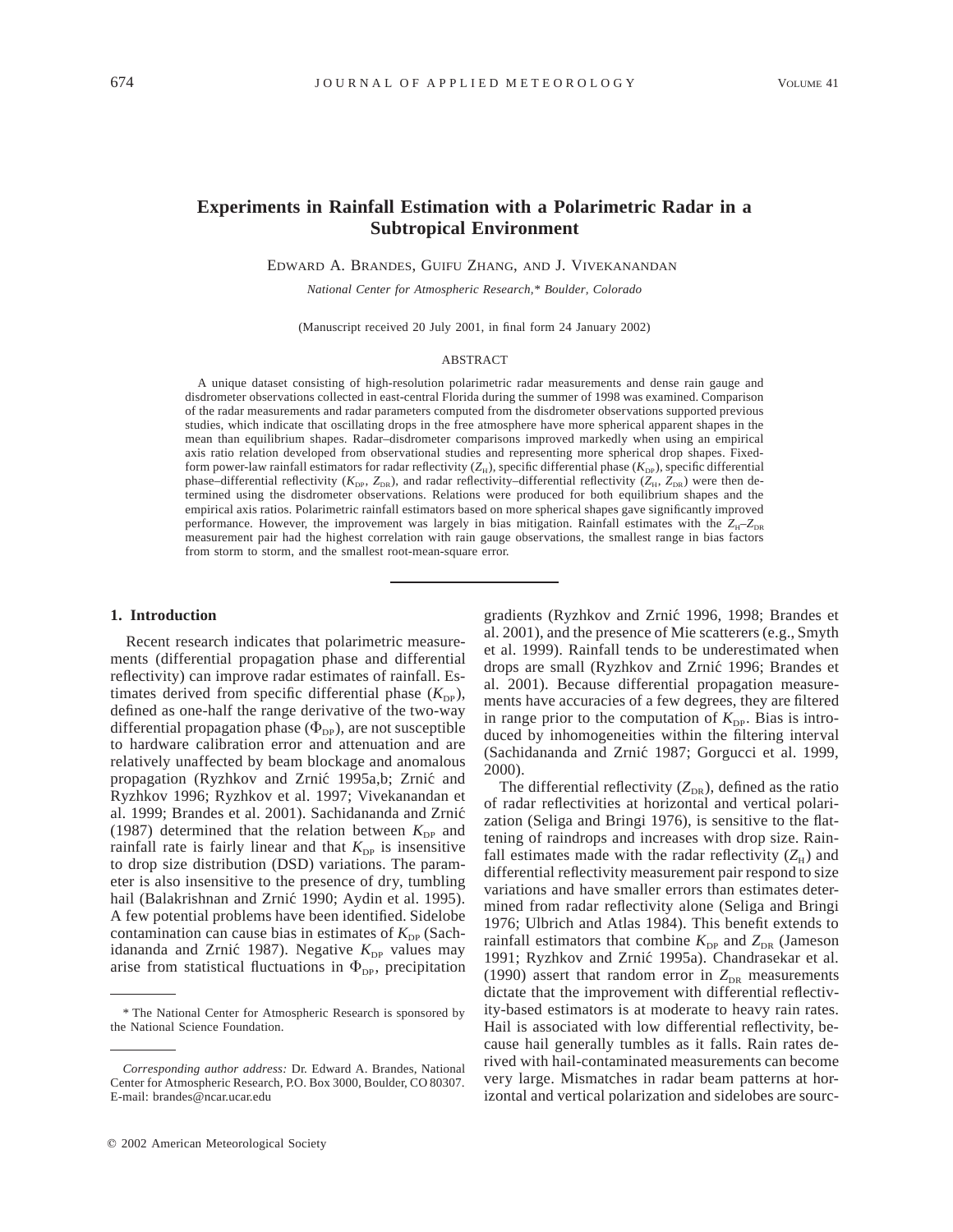Simulations and studies with drop-size observations (Ulbrich and Atlas 1984; Seliga et al. 1986; Sachidananda and Zrnic´ 1987; Jameson 1991; Aydin and Giridar 1992; Ryzhkov and Zrnić 1995a) suggest that error reductions with polarimetric rainfall estimators (using radar reflectivity-based rainfall estimates as a benchmark) should be a factor of 2 or more depending on the rain rate. Rainfall estimates made with polarimetric radar measurements, on the other hand, have shown small to moderate improvements. Seliga et al. (1981) found that an estimator based on reflectivity and differential reflectivity had a fractional standard error (FSE) of 16% as compared with 19% for radar reflectivity. Ryzhkov and Zrnic´ (1995a) found errors averaged 28% with the specific differential phase parameter and 38% with an estimator based on a combination of reflectivity and differential reflectivity. Errors with the specific differential phase and differential reflectivity measurement pair were 19%–22%. By comparison, the error with radar reflectivity was 31%. Gorgucci et al. (1995) determined errors of 49%–58% for reflectivity and 35% for the reflectivity–differential reflectivity combination. Ryzhkov and Zrnić (1996) found marked improvement with  $K_{\text{DP}}$ ; errors were 14% as compared with 38% with radar reflectivity. Brandes et al. (2001) found that reflectivity and specific differential phase estimators, after removing a storm with small drops, were essentially equivalent. The smaller error reduction in these observational studies probably comes from factors other than random measurement error, such as sampling issues, sidelobe problems, mismatches between the horizontal and vertical beams of the radar, and loss of polarimetric purity.

Polarimetric radar measurements are sensitive to hydrometeor size, shape, orientation, and composition. Rainfall rates derived from them are influenced by the mean drop shape and by drop canting. There has been much effort to determine the shape of falling raindrops. [See Keenan et al. (2001) for a review of the observational data, empirical axis-ratio relations derived from them, and relations based on theoretical considerations.] Pruppacher and Beard (1970), Green (1975), and Beard and Chuang (1987) examined ''equilibrium'' shapes, that is, the mean shape of drops falling under the influence of gravity and subject to a balance of forces acting at the water–air interface. Other studies revealed the importance of vortex shedding, collisions, and turbulence or wind shear (Pruppacher and Pitter 1971; Beard and Jameson 1983; Beard et al. 1983; Beard and Kubesh 1991), which cause drops in the free atmosphere to oscillate with axisymmetric and transverse modes and to have mean shapes that differ from equilibrium. The oscillations result in an apparent or effective radar shape as defined by backscattered returns (typically at horizontal and vertical polarization).

Goddard et al. (1982) compared  $Z_{DR}$  values computed

from disdrometer observations, using the equilibrium shapes of Pruppacher and Beard (1970), with radar measurements and found that disdrometer-based  $Z_{\text{DR}}$  values exceeded radar measurements by 0.3 dB on average. They reasoned that the radar-observed drops were more spherical than the equilibrium shapes assumed in the disdrometer calculations. Goddard and Cherry (1984) compared radar measurements with disdrometer calculations using the axis ratios of Pruppacher and Pitter (1971) and found that the disdrometer estimates of  $Z_{DR}$ were 0.1 dB higher than the radar estimates. The argument for more spherical mean shapes is also supported by drop observations made by aircraft (Chandrasekar et al. 1988; Bringi et al. 1998) and by recent laboratory experiments (Andsager et al. 1999) that indicate Z<sub>DR</sub> values computed from observed oscillating drops are 0.1–0.4 dB less than those determined from equilibrium axis ratios. Sachidananda and Zrnic´ (1987) conducted an experiment in which the axis ratios were allowed to vary and found that  $K_{\text{DP}}$  rain rates changed by 18%. Chandrasekar et al. (1990) found  $K_{\text{DP}}$  rain-rate differences of 30% to 50% for estimators based on experimentally determined and equilibrium axis ratios.

The goal of this study is to further clarify the utility of polarimetric measurements for estimating rainfall. Radar parameters computed from disdrometer observations and rain gauge observations serve as comparative standards. We begin with a description of the radar data, rain gauge observations, and disdrometer observations available for study. Fixed-form polarimetric rainfall estimators, that is, relationships with constant coefficients and exponents, are examined to determine axis ratio impacts on estimated rainfalls. Our earlier efforts with  $\Re(Z_H)$  and  $\Re(K_{\text{DP}})$  rain-rate estimators (Brandes et al. 2001) are extended to the evaluation of  $\Re(K_{\text{DP}}, Z_{\text{DR}})$  and  $\Re(Z_{\text{H}}, Z_{\text{DR}})$  estimators.

## **2. Data**

During the summer of 1998 the National Center for Atmospheric Research's S-band, dual-polarization radar (S-Pol) was deployed in east-central Florida during a special field experiment (PRECIP98) to evaluate the potential of polarimetric radar to estimate rainfall in a subtropical environment. The experiment coincided with a field component of the National Aeronautics and Space Administration's Tropical Rainfall Measuring Mission dubbed the Texas and Florida Underflights Experiment (TEFLUN-B).

S-Pol was placed 26 km south-southwest of the operational Weather Surveillance Radar-1988 Doppler (WSR-88D) at Melbourne, Florida, (KMLB; Fig. 1). S-Pol characteristics relevant to this study are described by Brandes et al. (2001). The radar operated daily from 21 July until 28 September 1998. Emphasis was on rainfall estimation. In this study we compare estimates derived from polarimetric variables with rainfall observations obtained from a dense rain gauge network at the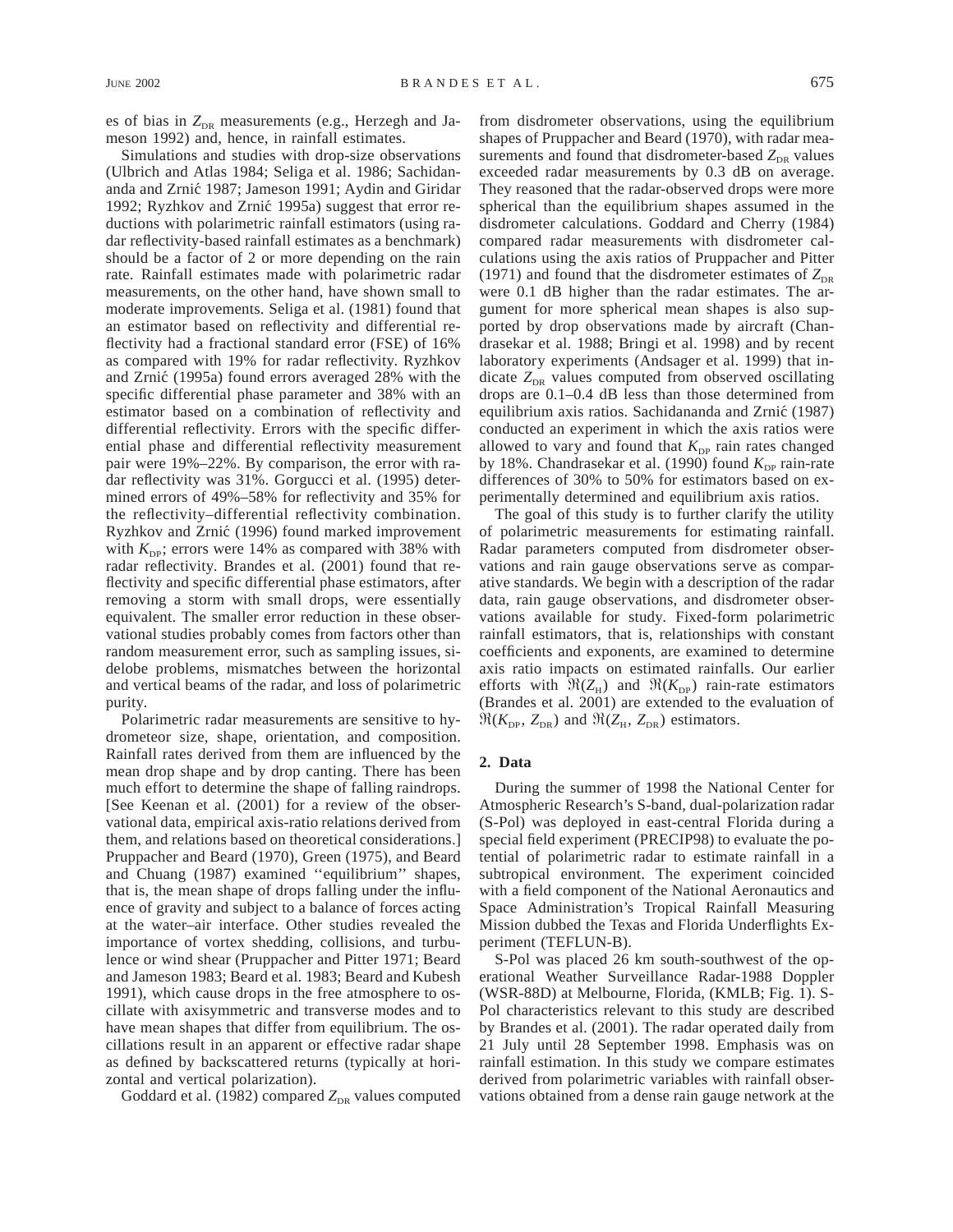

FIG. 1. Location of rain gauges within DRGN and KSCN. Also shown are the locations of KMLB and NCAR's S-Pol radar. The DRGN disdrometer site is denoted with a large solid circle. Coordinates are from S-Pol.

Kennedy Space Center (KSCN) and from a special network with gauges installed singly and in small clusters (DRGN; Fig. 1). The KSCN was 60–90 km from the radar and the DRGN was 35–41 km. Both networks consisted of tipping-bucket gauges that recorded either the clock time of each tip or the number of tips in 10-s intervals. Each tip corresponded to 0.01 in. (0.254 mm) of rainfall. Tipping-bucket gauges tend to underestimate rainfall as the wind speed and precipitation intensity increase (Sevruk 1996). Instrumentation within the DRGN included a video disdrometer (Schönhuber et al. 1997; Nešpor et al. 2000).

The selection of statistical parameters for comparing radar-rainfall estimates and gauge observations is not trivial. Parameters chosen here are the bias factor (computed as the sum of the observations at gauges reporting rainfall divided by the sum of the radar estimates at those gauges, or  $\Sigma$  *G*/ $\Sigma$  *R*), the correlation coefficient between gauge-observed and radar-estimated rainfall accumulations, the root-mean-square error (rmse) of the radar estimates, and the rmse after removing estimator bias. Each parameter has particular strengths and weaknesses, but the ensemble provides a simple basis for comparison and facilitates comparison with previous studies.

The DRGN (Fig. 1) is not ideal for evaluating radarrainfall estimates. The network is relatively small in size when compared with rain swaths from Florida convective storms, the number of gauges is small, and the gauge density is not uniform. Statistics can be dominated by a single cluster of gauges or by a single stage of storm development. Strong rainfall gradients often associate with extremely high correlation coefficients between radar-rainfall estimates and gauge observations; weak gradients can cause very low correlation coefficients even though rmses are small. Generally, computed parameters varied more broadly within the DRGN than the KSCN. Mean bias factors for the two networks differed slightly (section 3b).

## *a. Radar*

Standard radar calibration procedures include the input of test pulses to establish receiver noise level and system gains. Radar reflectivity and differential reflectivity measurements are corrected for attenuation with the differential propagation phase measurement using empirical relations similar to those described by Ryzhkov and Zrnić (1994). Measurement errors are thought to be 1 dB for radar reflectivity and  $< 0.2$  dB for differential reflectivity. System calibration is verified by making consistency checks among radar reflectivity, differential reflectivity, and specific differential phase (Goddard et al. 1994; Scarchilli et al. 1996). Comparisons on three days indicated that radar reflectivity was 0.45–0.85 dB too low. Consequently, the average difference (0.65 dB) was added to the reflectivity measurements. Calibration procedures include the collection of vertically pointing data whenever light to moderate rainfall occurs at the radar site. Effects of preferred particle orientations should be absent at vertical incidence and the differential reflectivity should be close to 0 dB. Such checks typically disclose  $Z_{DR}$  biases of  $< \pm 0.05$  dB.

The specific differential phase is the range derivative of the measured differential propagation phase. Because the basic measurement has a large standard error  $(3^{\circ} 4^{\circ}$ ),  $\Phi_{\text{DP}}$  is filtered in range. The algorithm used to compute  $K_{\text{DP}}$ , described by Ryzhkov and Zrnić (1996), produces lightly and heavily filtered versions of  $K_{\text{DP}}$  by smoothing over 17 data bins (2.4 km) and 49 data bins (7.2 km), respectively. Ryzhkov and Zrnic´ estimate errors are  $0.04^{\circ} - 0.10^{\circ}$  km<sup>-1</sup> for the heavily filtered version of  $K_{\text{DP}}$  and  $0.12^{\circ}$ – $0.30^{\circ}$  km<sup>-1</sup> for the lightly filtered version. Aydin et al. (1995) estimate errors in strong convection are close to  $0.50^{\circ}$  km<sup>-1</sup>. In previous studies (Ryzhkov and Zrnic´ 1996; Brandes et al. 2001) the less (more) smoothed version of  $K_{DP}$  was used for rainfall estimation if the radar reflectivity was  $>40$  dBZ ( $\leq 40$ ) dB*Z*). This procedure often yields higher rainfall estimates than those determined exclusively from either the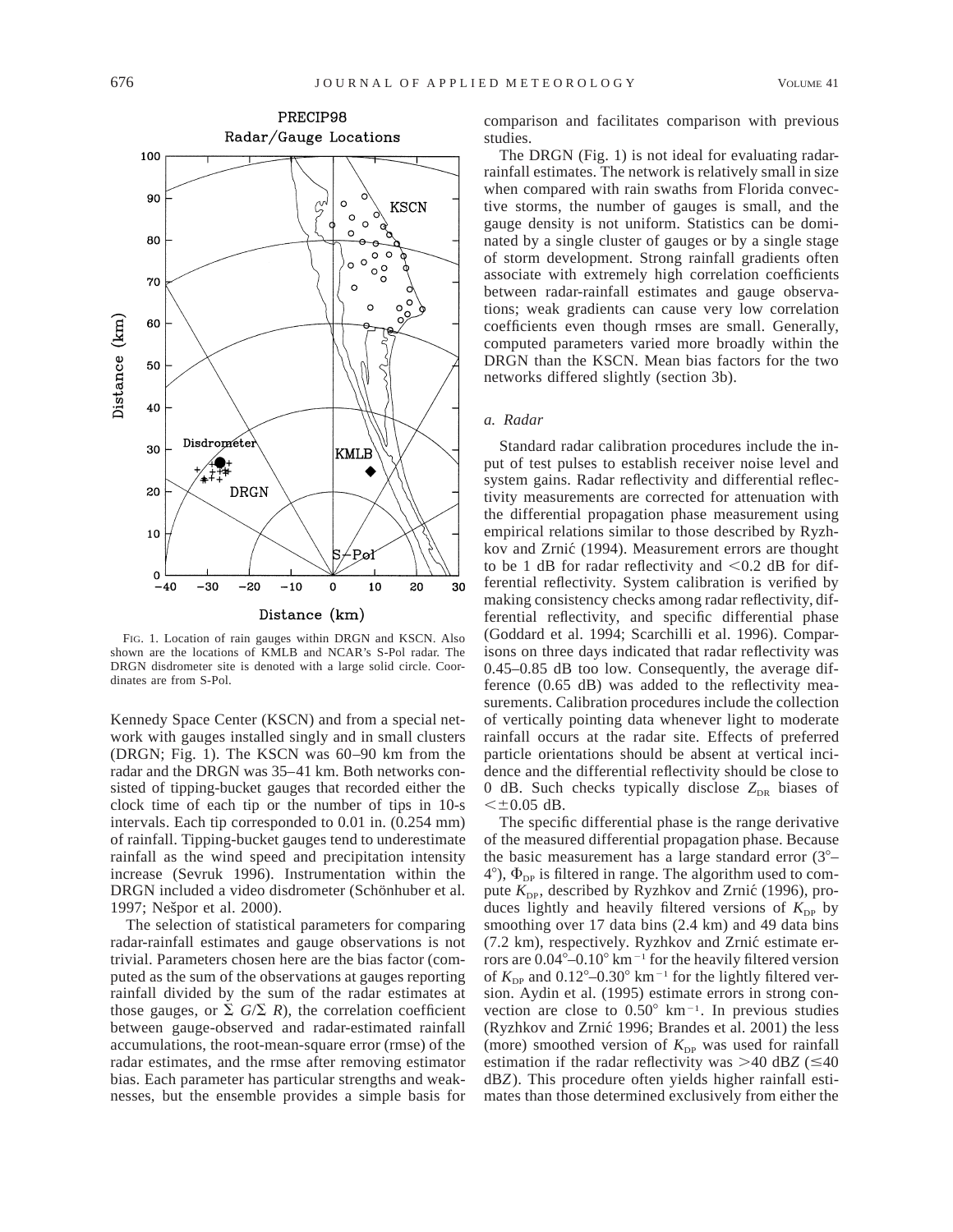lightly or heavily filtered versions of  $K_{\text{DP}}$ . An implicit assumption is that  $\Phi_{\text{DP}}$  is linear over the distance for which  $K_{\text{DP}}$  is computed. Filtering introduces bias, which can be positive or negative, whenever the distribution of precipitation is not uniform (Sachidananda and Zrnic´ 1987; Gorgucci et al. 1999). In an attempt to reduce the bias  $K_{\text{DP}}$  values were "corrected" following the procedure of Gorgucci et al. (1999). Experience shows that the net effect on accumulated rainfalls is small for an ensemble of gauges. Correlation coefficients between radar-estimated rainfalls and gauge observations generally increase negligibly. In order to minimize filtering bias and to prevent the introduction of bias by selecting from two filtered interpretations of  $K_{\text{DP}}$ , only adjusted values from the less-filtered version of  $K_{\text{DP}}$  are used for rainfall estimation in this study. Mean values of the lightly and heavily filtered measures of  $K_{\text{DP}}$  are identical; rain rates from the lightly filtered  $K_{\text{DP}}$  values are  $\sim$  5% higher because of estimator nonlinearities. Correlation coefficients between radar and gauge amounts tend to be slightly lower for the less-filtered  $K_{\text{DP}}$ .

Routinely the S-Pol radar made  $360^{\circ}$  scans at  $0.5^{\circ}$ antenna elevation and at intervals ranging from 55 s to 1 min 50 s. Polarimetric measurements (radar reflectivity, differential reflectivity, differential phase, copolar correlation coefficient, and linear depolarization ratio) were obtained to a range of 175 km. Whenever significant rainfall occurred over the DRGN and KSCN, special datasets with high temporal resolution at low antenna elevation or frequent volumetric samples were collected. For some events, the temporal resolution at low elevation is 20 s or less. The spatial resolution is generally 0.15 km in range and 0.9° in azimuth. Rainfall accumulations were on polar grids of 0.15 km  $\times$  1° spacing. For validation, radar-derived rainfalls were compared with gauge observations. Factors which influence the results are summarized by Brandes et al. (2001) and described in references therein. Under ideal conditions with a well-calibrated radar and an unbiased rainfall-rate estimator only approximate agreement between radar-derived rainfall estimates and gauge observations is expected.

#### *b. Disdrometer*

Disdrometer data for 17 rainfall events were available for study. The information included 1-min drop counts of equivalent-volume diameters (*D,* mm) quantized in size categories of 0.2 mm. The range in tabulated drop diameters was 0.1–8.1 mm. As with rain gauges, observations are subject to wind-induced errors (Nešpor et al. 2000). Small drops are most affected; counts can be over- or underestimated.

Radar reflectivity, differential reflectivity, and specific differential phase were determined from the observed DSDs and calculated scattering amplitudes using the T-matrix method (Ishimari 1991) as described by Zhang et al. (2001a). Rain rates  $(R, \text{ mm h}^{-1})$  were computed from

$$
R = 6\pi \times 10^{-4} \int_0^{D_{\text{max}}} D^3 N(D) v_t(D) \, dD, \qquad (1)
$$

where  $D_{\text{max}}$  is the diameter of the largest observed drop,  $N(D)$  is the drop number concentration (mm<sup>-1</sup> m<sup>-3</sup>), and  $v_t$  is the drop terminal velocity (m s<sup>-1</sup>). The velocity was computed from

$$
v_t = -0.1021 + 4.932D - 0.9551D^2 + 0.07934D^3 - 0.002362D^4,
$$

an expression derived from the laboratory measurements of Gunn and Kinzer (1949) and Pruppacher and Pitter (1971).

#### *c. Radar–disdrometer comparison*

Radar reflectivity factor  $(Z_H)$ , differential reflectivity  $(Z_{DR})$ , and specific differential phase  $(K_{DP})$  as determined from radar measurements and computed from disdrometer observations were compared for long-lived events occurring on 8 and 20 August and 17 September. As noted previously, the radar estimates of  $K_{\text{DP}}$  were computed by filtering  $\Phi_{DP}$  measurements over a range interval of 17 data bins (2.4 km). Radial distributions of  $Z_H$  and  $Z_{DR}$  were averaged (linear values) over 5 data bins (0.75 km) to make the radar measurements more compatible with the 1-min disdrometer samples. Some uncertainty is likely when comparing two fundamentally different instruments. The large distance between the radar and the disdrometer (38 km), resulting in huge sampling volume differences and differences in heights of the two measurements (roughly 400 m), weighs heavily on the comparison.

Because of their application in many studies and as a reference for estimator sensitivity to axis ratios, disdrometer calculations were first performed using the equilibrium axis ratios of Green (1975). In the mean, the disdrometer reflectivity values were 0.20 dB higher than that measured by radar (Table 1). Differential reflectivity values averaged 0.25 dB larger than those measured with radar. This difference is much bigger than bias errors found by tilting the radar antenna vertically; hence, the basic radar measurement is not the source of the discrepancy. The difference is within the range of values and similar in sign to the studies of Goddard et al. (1982), Goddard and Cherry (1984), Chandrasekar et al. (1988), and Andsager et al. (1999). As concluded by these investigators, the discrepancy is thought to originate with drop oscillations resulting in mean shapes that are more spherical than the equilibrium values.

An experiment was conducted to determine the impact of different drop shapes on the value of disdrometer-derived  $Z_{DR}$ . An axis ratio relation representing more spherical drop shapes was determined by com-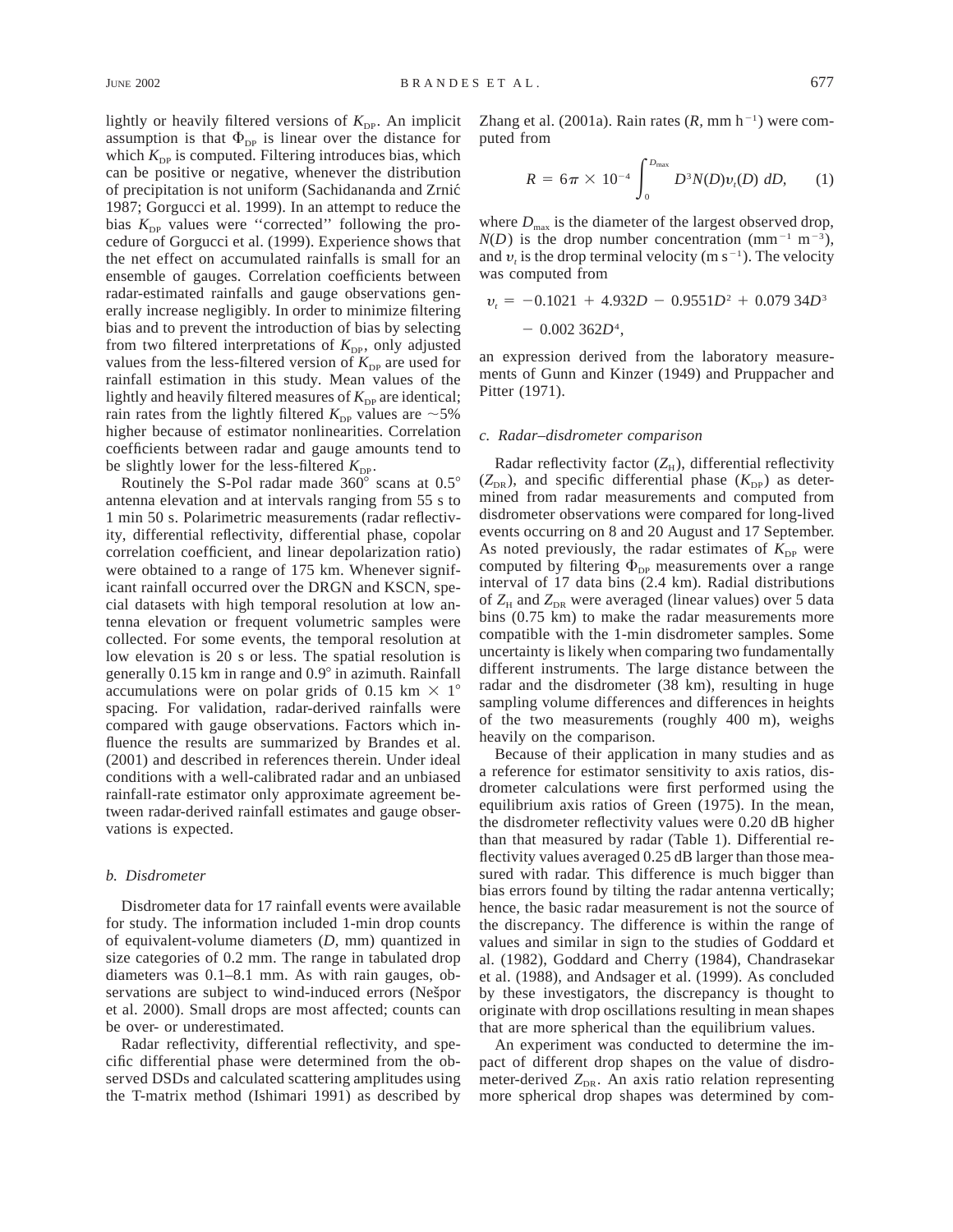TABLE 1. Comparison of mean radar reflectivity  $(Z_H)$ , differential reflectivity  $(Z_{DR})$ , and specific differential propagation phase  $(K_{DP})$ , as determined from radar measurements and computed from disdrometer observations collected on 8 Aug, 21 Aug, and 17 Sep. Equilibrium axis ratios are given by Green (1975). The empirical axis ratios are given by Eq. (2). Disdrometer–radar differences are shown parenthetically. The reflectivity measurements include a  $+0.65$  dB adjustment based on a consistency check among polarimetric variables (see text). Roundoff influences some numbers (332 data points).

|                                    | $L_{\rm H}$            | $L_{DR}$              | $K_{\text{DP}}$                                                    |
|------------------------------------|------------------------|-----------------------|--------------------------------------------------------------------|
| Radar measurements                 | $32.0 \text{ dBZ}$     | $0.70$ dB             | $0.15^{\circ}$ km <sup>-1</sup>                                    |
| Disdrometer estimates              |                        |                       |                                                                    |
| Equilibrium axis ratios            | 32.2 dBZ (0.20 dB)     | $0.95$ dB $(0.25$ dB) | $0.26^{\circ}$ km <sup>-1</sup> $(0.11^{\circ}$ km <sup>-1</sup> ) |
| Empirical axis ratios [Eq. $(2)$ ] | $32.0$ dBZ $(0.05$ dB) | $0.76$ dB $(0.06$ dB) | $0.21^{\circ}$ km <sup>-1</sup> (0.06° km <sup>-1</sup> )          |

bining the observations of Pruppacher and Pitter (1971), Chandrasekar et al. (1988), Beard and Kubesh (1991), and Andsager et al. (1999) to derive

$$
r = 0.9951 + 0.02510D - 0.03644D2
$$
  
+ 0.005030D<sup>3</sup> - 0.0002492D<sup>4</sup>, (2)

where *r* is the axis ratio (here vertical axis divided by the horizontal axis) and *D* (mm) is the equivalent-volume drop diameter. This relation yields axis ratios that are significantly more spherical than were found by Pruppacher and Beard (1970) and Green (1975), particularly for drops with  $1 \le D \le 4$  mm. It agrees quite well with the relationship of Andsager et al. [1999, their Eq. (1)], except for large drops ( $D > 5$  mm) where that study differs from the observations of Pruppacher and Pitter (1971). The more spherical shapes reduced the average  $Z_H$  difference to 0.05 dB and the average  $Z_{DR}$ difference to 0.06 dB. The utility of Eq. (2) is also supported by agreement between accumulated rainfalls from radar and gauges (section 3b).

The mean  $K_{\text{DP}}$  values are  $0.15^{\circ}$  km<sup>-1</sup> for the radar and  $0.26^{\circ}$  km<sup>-1</sup> for the disdrometer when equilibrium axis ratios are used (Table 1). Such a discrepancy would cause large underestimates of rainfall if the problem lay entirely with the radar. Allowing for more spherical axis ratios reduces the difference to  $0.06^{\circ}$  km<sup>-1</sup>. This is a sizable residual difference given that the mean radar estimate is only  $0.15^{\circ}$  km<sup>-1</sup>. The remaining discrepancies in  $Z_{DR}$  and  $K_{DP}$  could be reduced still further by allowing for increased oscillations due to drop collisions (e.g., Beard et al. 1983; Beard 1984), but sampling issues may also contribute to the differences. Regardless, the comparison between radar and disdrometer values of  $Z_{DR}$  and  $K_{DP}$  is much improved if the empirical (more spherical) axis ratios given by Eq. (2) are used in the calculations.

Radar measurements and disdrometer-derived parameters based on the empirical axis ratios are presented in Fig. 2. While the mean values of radar reflectivity agree quite well (Fig. 2a), at low (high) radar reflectivity radar values exceed (are less than) those of the disdrometer probably due to the filtering performed and to radar beam-smoothing. For reflectivity >45 dB*Z* the disdrometer values are about 4 dB higher. The  $Z_{DR}$  comparison (Fig. 2b) is also good (cf. Goddard and Cherry 1984).

''Outliers'' in the reflectivity and differential reflectivity plots are characterized by data pairs with relatively large radar and small disdrometer values. These data points could be caused by small numbers of large drops at the leading edges of convective storms that are missed by the small sampling volume of the disdrometer. Figure 2c presents a comparison of specific differential phase, as estimated from radar measurements and as calculated from disdrometer observations. It is readily apparent that for large  $K_{\text{DP}}$  the radar-derived values are considerably smaller than those derived from disdrometer observations. For small  $K_{\text{DP}}$ , radar values average a little larger than the disdrometer values. The steep slope of the distribution and the absence of outlier points seen in Figs. 2a,b are likely due to the filtering of  $\Phi_{DP}$ .

#### **3. Experiments with fixed rain-rate relations**

#### *a. Computation of estimators*

Following Zhang et al. (2001a),  $Z_{\rm H}$ ,  $Z_{\rm DR}$ , and  $K_{\rm DP}$  were calculated for equilibrium axis ratios and for the empirical relation Eq. (2). Power-law estimators were then determined by the least squares method using rain rates computed with Eq. (1) as the dependent variable. The results are

for the Green (1975) equilibrium axis ratios:

$$
R = 2.47 \times 10^{-2} Z_{\rm H}^{0.692} \tag{3}
$$

$$
R = \text{sign}(K_{\text{DP}})46.1|K_{\text{DP}}|^{0.873} \tag{4}
$$

$$
R = \text{sign}(K_{\text{DP}})88.3|K_{\text{DP}}|^{0.982}Z_{\text{DR}}^{-1.89} \tag{5}
$$

$$
R = 7.86 \times 10^{-3} Z_{\rm H}^{0.967} Z_{\rm DR}^{-4.98} \tag{6}
$$

and for empirical axis ratios:

$$
R = 2.62 \times 10^{-2} Z_{\rm H}^{0.687} \tag{7}
$$

$$
R = \text{sign}(K_{\text{DP}})54.3|K_{\text{DP}}|^{0.806} \tag{8}
$$

$$
R = \text{sign}(K_{\text{DP}})136|K_{\text{DP}}|^{0.968}Z_{\text{DR}}^{-2.86} \tag{9}
$$

$$
R = 7.46 \times 10^{-3} Z_{\rm H}^{0.945} Z_{\rm DR}^{-4.76} \,. \tag{10}
$$

#### *b. Results*

Rainfall estimates were made with all relations [Eqs.  $(3)$ – $(10)$ ] for 25 events occurring in the two gauge net-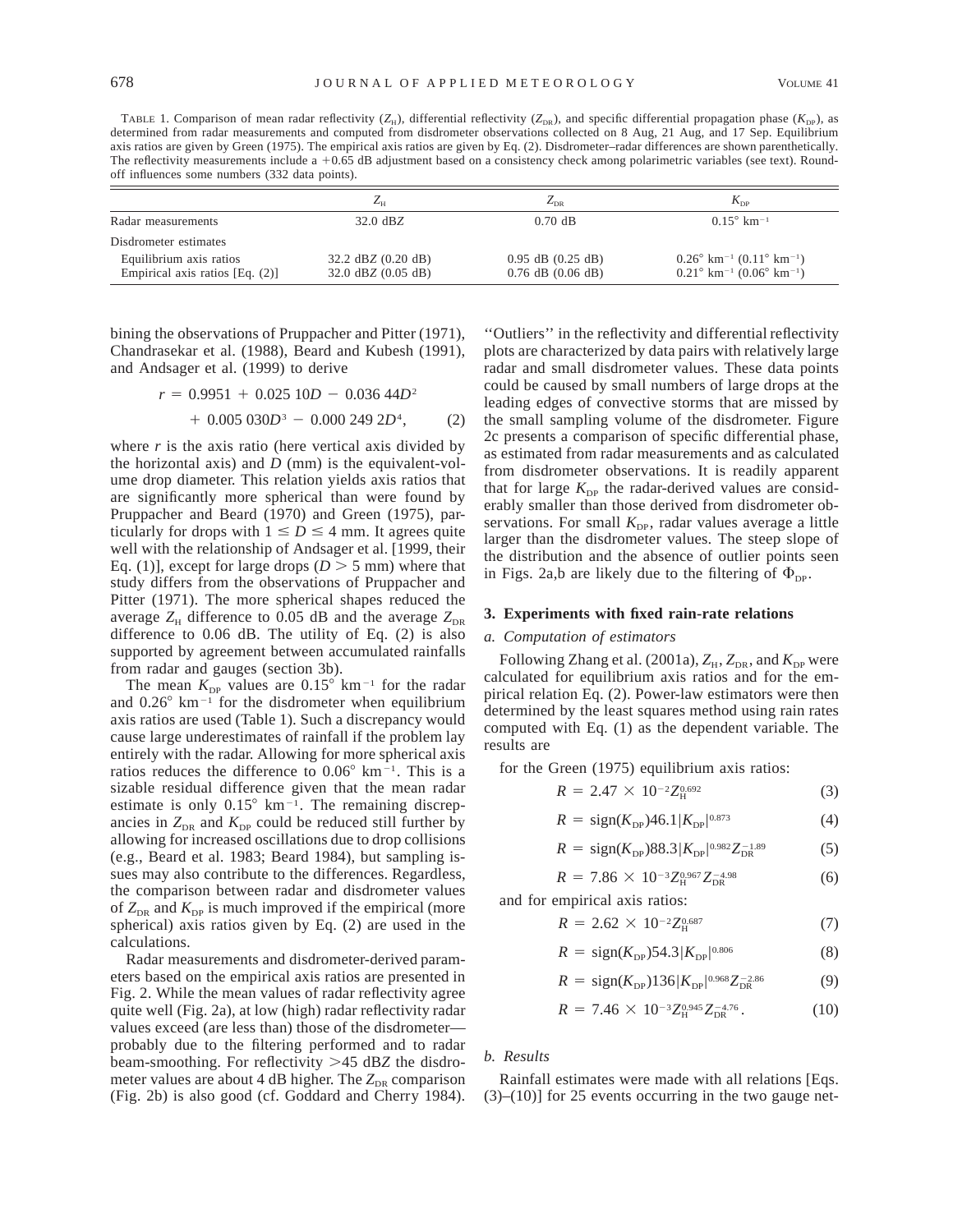

# PRECIP98: S-Pol/Disdrometer Comparison

Differential Reflectivity 4  $(b)$ 3 Z<sub>DR</sub>, Disdrometer  $\overline{2}$  $\overline{\mathbf{2}}$  $\overline{\mathbf{3}}$ Radar Z<sub>DR</sub>,

FIG. 2. Comparison of (a) radar reflectivity ( $Z_H$ , dB*Z*); (b) differential reflectivity ( $Z_{DR}$ , dB), and (c) specific differential phase ( $K_{DP}$ ,  $\degree$  km<sup>-1</sup>) as determined from radar and as calculated from drop size distribution observations. Empirical axis ratios [Eq. (2)] are used in the calculations. Individual days are shown (8 Aug  $=$  plus signs, 21 Aug = open circles, and 17 Sep = open squares).

works on 17 storm days. Storm durations were 1–8 h. Summary results for the various estimators are presented in Table 2; results for individual storms with estimators using the empirical axis ratio relation are shown in Table 3. The latter are stratified according to the two gauge networks to indicate spatial and temporal variability. Inspection of Eqs. (3) and (7) and Table 2 reveals that radar reflectivity estimators are insensitive to the assumed drop shape. Overall bias factors, based on 388 radar–gauge comparisons, vary by about 1% and disclose a small rainfall overestimate of  $\sim$ 5%. As in numerous studies, bias factors for radar reflectivity vary considerably from storm to storm. Using the results for the  $\Re(Z_H)$  estimator based on more spherical shapes (Table 3) as an example, we find that bias factors vary from 0.62 (a large rainfall overestimate) for the DRGN event on 6 August to 1.56 for the DRGN event on 20 September. The total range of storm bias factors, computed as the ratio of the largest network value divided by the smallest value, is 2.53 (Table 2). The correlation coefficient between radar-estimated and gauge-observed rainfalls is 0.87. The root-mean-square error is 7.9 mm. Removing the bias, simply by multiplying the radar estimates by 0.94, lowers the rmse to 7.7 mm, a fractional standard error of 46%. For a similar experiment with the S-Pol radar conducted in Kansas (Brandes et al. 1999), the FSE was 34%. The larger error in Florida is attributed to smaller storm sizes, shorter lifetimes, higher precipitation gradients, and related sampling issues.

The specific differential phase rainfall estimator for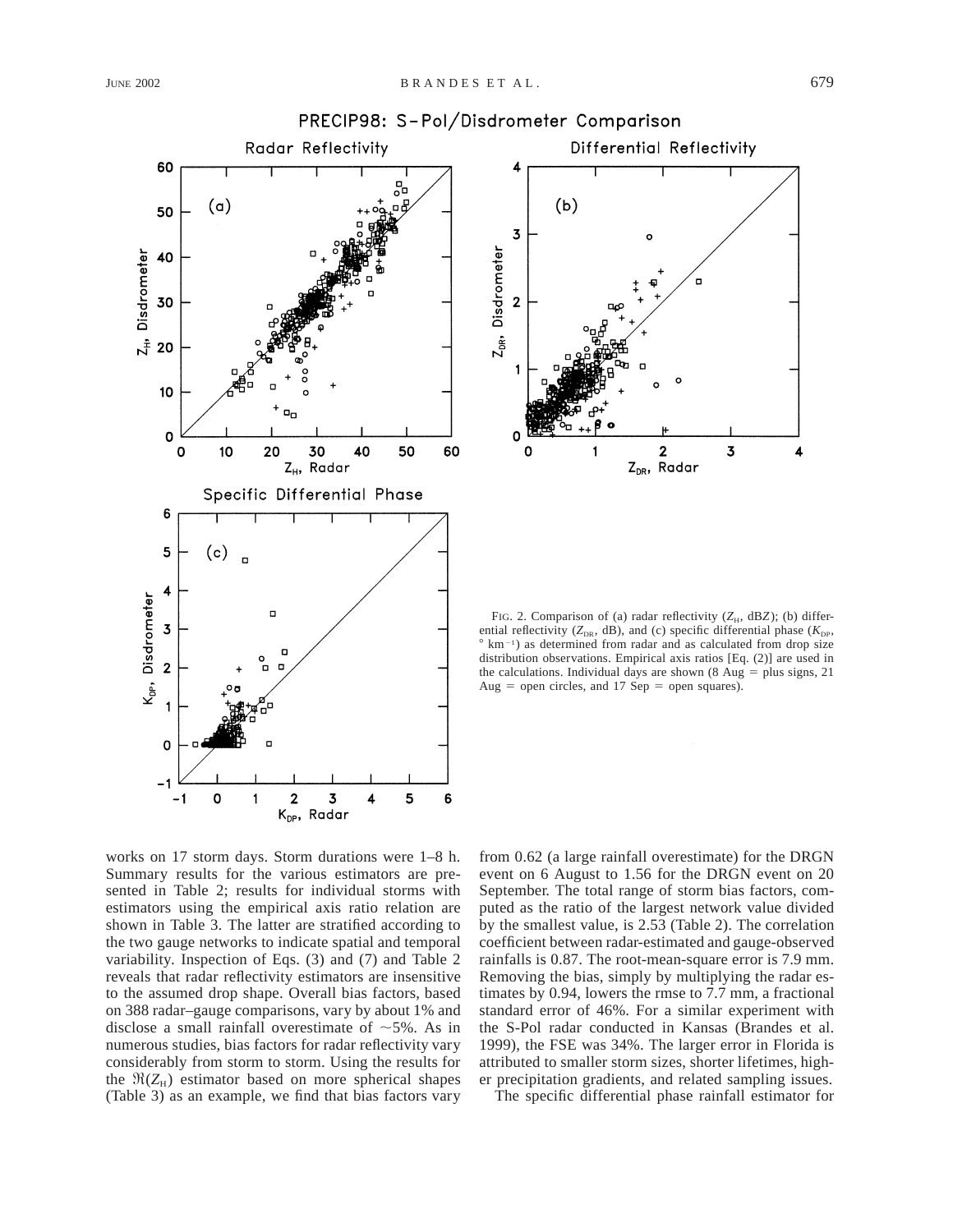|                         | Equilibrium axis ratios    |                                   |                                             |                                                   |  |  |
|-------------------------|----------------------------|-----------------------------------|---------------------------------------------|---------------------------------------------------|--|--|
|                         | $\mathfrak{R} (Z_{\rm H})$ | $\mathfrak{R}(K_{\text{DP}})$     | $\Re$ ( $K_{\text{DP}}$ , $Z_{\text{DR}}$ ) | $\mathfrak{R}$ (Z <sub>H,</sub> Z <sub>DR</sub> ) |  |  |
| Mean bias factor        | 0.95                       | 1.17                              | 1.10                                        | 0.80                                              |  |  |
| Bias factor range       | 2.55                       | 2.67                              | 2.43                                        | 1.82                                              |  |  |
| Correlation coefficient | 0.87                       | 0.86                              | 0.89                                        | 0.92                                              |  |  |
| Rmse                    | 7.8                        | 8.2                               | 7.4                                         | 8.8                                               |  |  |
| Rmse (bias removed)     | 7.7                        | 8.1                               | 7.3                                         | 6.3                                               |  |  |
|                         | Empirical axis ratios      |                                   |                                             |                                                   |  |  |
|                         | $\mathfrak{R}(Z_{\rm H})$  | $\mathfrak{R}\ (K_{\mathrm{DP}})$ | $\Re$ ( $K_{\text{DP}}$ , $Z_{\text{DR}}$ ) | $\mathfrak{R}$ (Z <sub>H,</sub> Z <sub>DR</sub> ) |  |  |
| Mean bias factor        | 0.94                       | 0.97                              | 0.92                                        | 0.97                                              |  |  |
| Bias factor range       | 2.53                       | 2.57                              | 2.38                                        | 1.79                                              |  |  |
| Correlation coefficient | 0.87                       | 0.87                              | 0.89                                        | 0.92                                              |  |  |
| Rmse                    | 7.9                        | 8.0                               | 7.4                                         | 6.4                                               |  |  |
| Rmse (bias removed)     | 7.7                        | 7.8                               | 7.1                                         | 6.3                                               |  |  |

TABLE 2. Summary results for polarimetric rainfall estimators with Green's axis ratios (Eqs. (3)–(6)] and for empirical axis ratios [Eqs. (7)–(10)]. Rmse is in millimeters.

Green's equilibrium axis ratios gives a 17% underestimate of the rainfall. The overall bias factor for the empirical shapes relation gives a small overestimate  $(\sim$ 3%). This is a little surprising in view of the discrepancy between the radar and disdrometer estimates of  $K_{DP}$  (Table 1). Inspection of Table 3 reveals that among the three events presented in Fig. 2 and summarized in Table 1, the 21 August event has a particularly large bias factor (1.67), suggesting an unusual DSD or unknown sampling problem for this event. Overall, rainfall estimates for the empirical axis ratio relation increased roughly 20% from those assuming equilibrium axis ratios, a significant shape dependency. Bias factors for individual events vary from a low of 0.65 to a high of 1.67 (Table 3), a range of 2.57 (Table 2). The overall correlation coefficient between gauge

TABLE 3. Summary of polarimetric radar estimates of rainfall for DRGN and KSCN:  $\langle G \rangle$  is the avg rainfall amount (mm) at gauges with rainfall,  $\sigma_G$  is the std dev of the gauge amounts,  $\Sigma$  *G*/ $\Sigma$  *R* is the sum of the gauge amounts at gauges with measurable rain divided by the sum of the radar estimates at those gauges. Rainfall estimators are derived from Florida measurements [Eqs. (7)–(10)] and based on the empirical axis ratios [Eq. (2)].

|             | No.    |                     |                           | Bias factors, $\Sigma G/\Sigma R$ |                          |                                                  |                                                                    |
|-------------|--------|---------------------|---------------------------|-----------------------------------|--------------------------|--------------------------------------------------|--------------------------------------------------------------------|
| Date        | gauges | $\langle G \rangle$ | $\sigma_{\text{\tiny G}}$ | $\Re~(Z_{\mbox{\tiny H}})$        | $\Re\ (K_{\mathrm{DP}})$ | $\Re~(K_{\text{\tiny DP}},~Z_{\text{\tiny DR}})$ | $\Re~(Z_{\scriptscriptstyle\rm H},\,Z_{\scriptscriptstyle\rm DR})$ |
| <b>DRGN</b> |        |                     |                           |                                   |                          |                                                  |                                                                    |
| 5 Aug       | 12     | 22.5                | 15.2                      | 0.78                              | 0.84                     | 0.95                                             | 1.03                                                               |
| 6 Aug       | 12     | 6.5                 | 3.3                       | 0.62                              | 0.81                     | 0.85                                             | 0.79                                                               |
| 8 Aug       | 12     | 14.1                | 8.9                       | 0.85                              | 0.81                     | 0.89                                             | 1.05                                                               |
| 20 Aug      | 12     | 14.7                | 7.0                       | 1.27                              | 1.35                     | 0.92                                             | 0.86                                                               |
| 21 Aug      | 12     | 27.4                | 5.9                       | 1.44                              | 1.67                     | 1.50                                             | 1.27                                                               |
| 4 Sep       | 10     | 7.4                 | 7.0                       | 1.07                              | 0.94                     | 0.84                                             | 0.93                                                               |
| 7 Sep       | 9      | 12.2                | 8.2                       | 1.09                              | 1.30                     | 0.94                                             | 0.92                                                               |
| 17 Sep      | 10     | 54.2                | 10.0                      | 1.15                              | 1.10                     | 0.90                                             | 0.96                                                               |
| $19$ Sep    | 9      | 12.6                | 2.4                       | 0.94                              | 1.00                     | 0.79                                             | 0.91                                                               |
| 20 Sep      | 8      | 10.5                | 1.1                       | 1.56                              | 1.60                     | 0.91                                             | 1.09                                                               |
| 21 Sep      | 10     | 7.9                 | 6.9                       | 0.90                              | 0.87                     | 0.73                                             | 0.96                                                               |
| 22 Sep      | 10     | 22.1                | 18.1                      | 0.86                              | 0.79                     | 0.86                                             | 0.98                                                               |
| 25 Sep      | 8      | 5.8                 | 1.9                       | 1.00                              | 0.80                     | 0.64                                             | 0.72                                                               |
| <b>KSCN</b> |        |                     |                           |                                   |                          |                                                  |                                                                    |
| 5 Aug       | 25     | 17.3                | 12.8                      | 0.63                              | 0.79                     | 0.84                                             | 0.85                                                               |
| 6 Aug       | 25     | 12.3                | 17.7                      | 0.71                              | 0.75                     | 0.78                                             | 0.86                                                               |
| 13 Aug      | 20     | 10.1                | 5.2                       | 0.79                              | 0.80                     | 1.10                                             | 1.29                                                               |
| 1 Sep       | 17     | 21.0                | 21.2                      | 0.84                              | 0.78                     | 0.84                                             | 0.97                                                               |
| 2 Sep       | 23     | 23.3                | 18.3                      | 0.96                              | 0.94                     | 0.92                                             | 0.88                                                               |
| 7 Sep       | 18     | 10.9                | 8.0                       | 1.01                              | 1.18                     | 1.01                                             | 0.86                                                               |
| 17 Sep      | 21     | 16.1                | 21.1                      | 1.06                              | 1.37                     | 1.23                                             | 1.08                                                               |
| 18 Sep      | 21     | 17.4                | 12.1                      | 1.15                              | 0.98                     | 0.88                                             | 1.12                                                               |
| 19 Sep      | 22     | 13.1                | 8.5                       | 1.17                              | 1.18                     | 1.02                                             | 1.12                                                               |
| 21 Sep      | 21     | 16.3                | 16.0                      | 0.95                              | 0.96                     | 0.85                                             | 1.01                                                               |
| 22 Sep      | 20     | 7.7                 | 8.9                       | 0.76                              | 0.65                     | 0.63                                             | 0.95                                                               |
| 25 Sep      | 21     | 31.1                | 18.8                      | 1.07                              | 1.06                     | 0.96                                             | 0.94                                                               |
| Summary     | 388    | 16.7                | 15.7                      |                                   |                          |                                                  |                                                                    |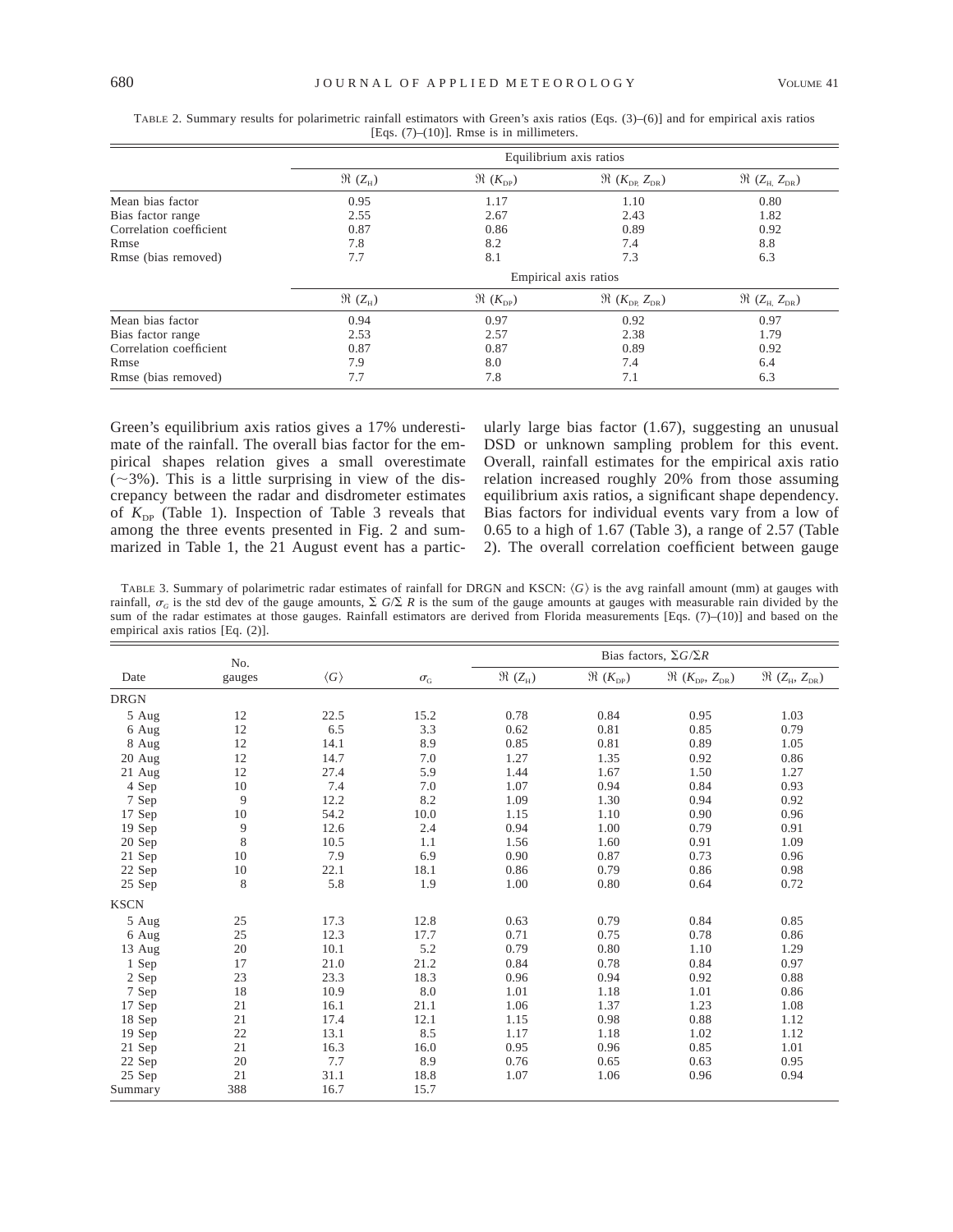

FIG. 3. Plots of bias factors for rainfall estimators derived with empirical axis ratios: [Eqs. (7)–(10)].

and radar amounts is 0.87; the rmse is 8.0 mm; and, if the bias is removed, the rmse is 7.8 mm.

Overall bias factors for the  $\Re(K_{\text{DP}}, Z_{\text{DR}})$  rain-rate estimators are 1.10 and 0.92, respectively. The range in bias factors is somewhat smaller, the correlation coefficient slightly larger, and the rmses are smaller than with either of the single-parameter rainfall estimators. The reflectivity–differential reflectivity relation with equilibrium axis ratios [Eq. (6)] overestimated the rainfall by 25%. Results for the empirical axis ratio relation Eq. (10) gave an overall bias factor of 0.97. Individual storm bias factors vary from 0.72 to 1.29, a range of only 1.79. The correlation coefficient between radar estimates and gauge observations is 0.92. The rmse error is 6.4 mm which falls to 6.3 mm (a FSE of 38%), if the residual bias is removed.

As found previously (Brandes et al. 2001), our results suggest that performance of radar reflectivity and specific differential phase estimators are equivalent, particularly in terms of the range in bias factors from storm to storm, correlations between rainfall estimates and gauge observations, and the rmse after removing estimator bias. The two-parameter estimators  $[\Re(K_{\text{DP}}, Z_{\text{DR}}),$  $\Re(Z_H, Z_{DR})$ ] have advantages over single-parameter estimators because they partly account for changes in median drop size through the  $Z_{DR}$  parameter. This capability reduces the bias factor range and increases the correlation with gauge observations. On average, however,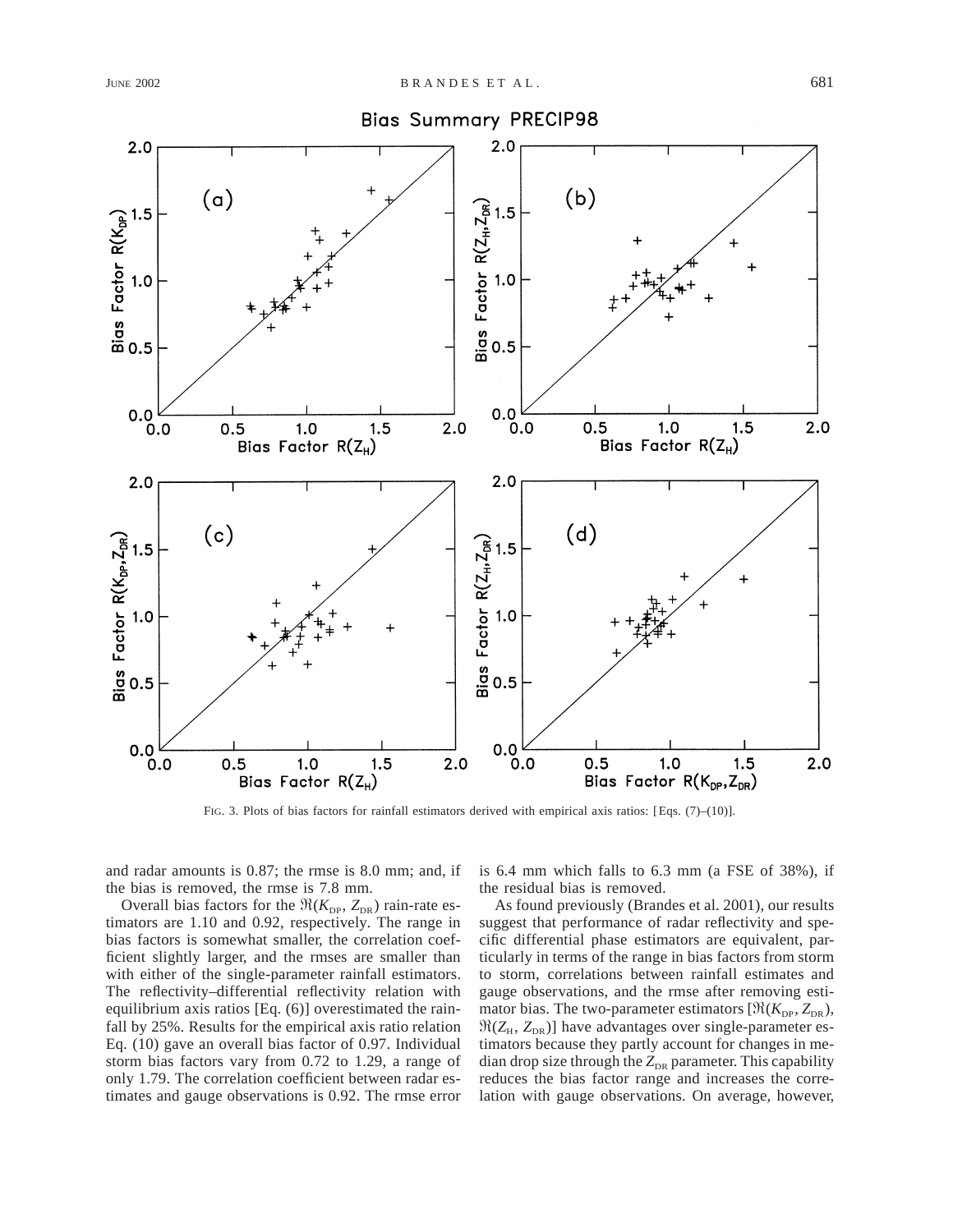

FIG. 4. Radar reflectivity–differential reflectivity distributions for precipitation events occurring on (a) 6 Aug and (b) 20 Aug 1998. The radar reflectivity bias factor at a subset of the gauge sites (those with significant rain) is shown. Only data points with radar reflectivity  $\geq$ 20 dB*Z* are plotted.

best results in terms of the range in bias factors, correlation coefficients, and the rmse are with  $\Re(Z_H, Z_{DR})$ estimators. The high level of performance occurs even though application includes low rain rates where  $Z_{DR}$ measurement errors could be important. The reduced performance of the  $K_{\text{DP}}-Z_{\text{DR}}$  combination relative to  $Z_{\text{H}} Z_{DR}$  probably stems from the high error level in  $\Phi_{DP}$ measurements (especially at low signal levels), the long averaging interval required to compute  $K_{\text{DP}}$ , and a smaller dependence on differential reflectivity as indicated by the relation exponent.

The impact of the empirical axis ratio relation on the polarimetric estimators was fairly dramatic. Changes in the mean rainfall estimates were on the order of 20%, and overall biases were much reduced. However, impacts on the variation in bias factors from storm to storm, the correlation coefficient between radar-estimated and gauge-observed rainfalls, and the rmse after removing estimator bias were small.

Results for the two gauge networks (Table 3) disclose small differences. Bias factors for  $\Re(Z_H)$  and  $\Re(K_{DP})$ estimators average about 10% lower in KSCN than in DRGN; rainfall estimates show relative increases over the distance represented by the two networks.  $\Re(K_{\text{DP}},$  $Z_{DR}$ ) and  $\Re(Z_H, Z_{DR})$  estimators show bias decreases of  $<$ 3%. Zhang et al. (2001b) investigated the possible role of radar sampling effects on  $\Re(Z_H)$  and  $\Re(Z_H, Z_{DR})$ estimators and show that inhomogeneities within an ever-broadening radar beam could explain their range

response. The  $K_{\text{DP}}$ -based estimators would behave similarly.

## *c. Radar evidence of drop-size variation contributions to estimator bias*

Although there are storm differences, bias factors for the  $\Re(Z_{\rm H})$  and  $\Re(K_{\rm DP})$  estimators (Table 3) are closely related (Fig. 3a). When there is a sizeable rainfall underestimate with radar reflectivity (indicated by a large bias factor), there is a sizeable underestimate with specific differential phase as well. This correspondence was also found for storms in Colorado and Kansas (Brandes et al. 2001). Agreement is believed due, in large part, to a dependence with both estimators on drop size. A plot of bias factors for  $\Re(Z_H)$  and  $\Re(Z_H, Z_{DR})$  estimators shows little correlation (Fig. 3b). Reduced agreement in this case is attributed to the capacity of the  $\Re(Z_H)$ ,  $Z_{DR}$ ) estimators to partly accommodate changes in the DSD. Figs. 3c and 3d show the bias correspondence between other pairs of estimators. A positive correlation exists in all cases. The correspondence in Fig. 3d is probably enhanced by the inclusion of  $Z_{DR}$  in both estimators. There is no correlation between individual storm bias factors for any of the estimators and the average rainfall amount.

Differential reflectivity is sensitive to the flattening of raindrops and increases with drop size. Hence, variations in  $Z_{DR}$  at constant reflectivity are evidence for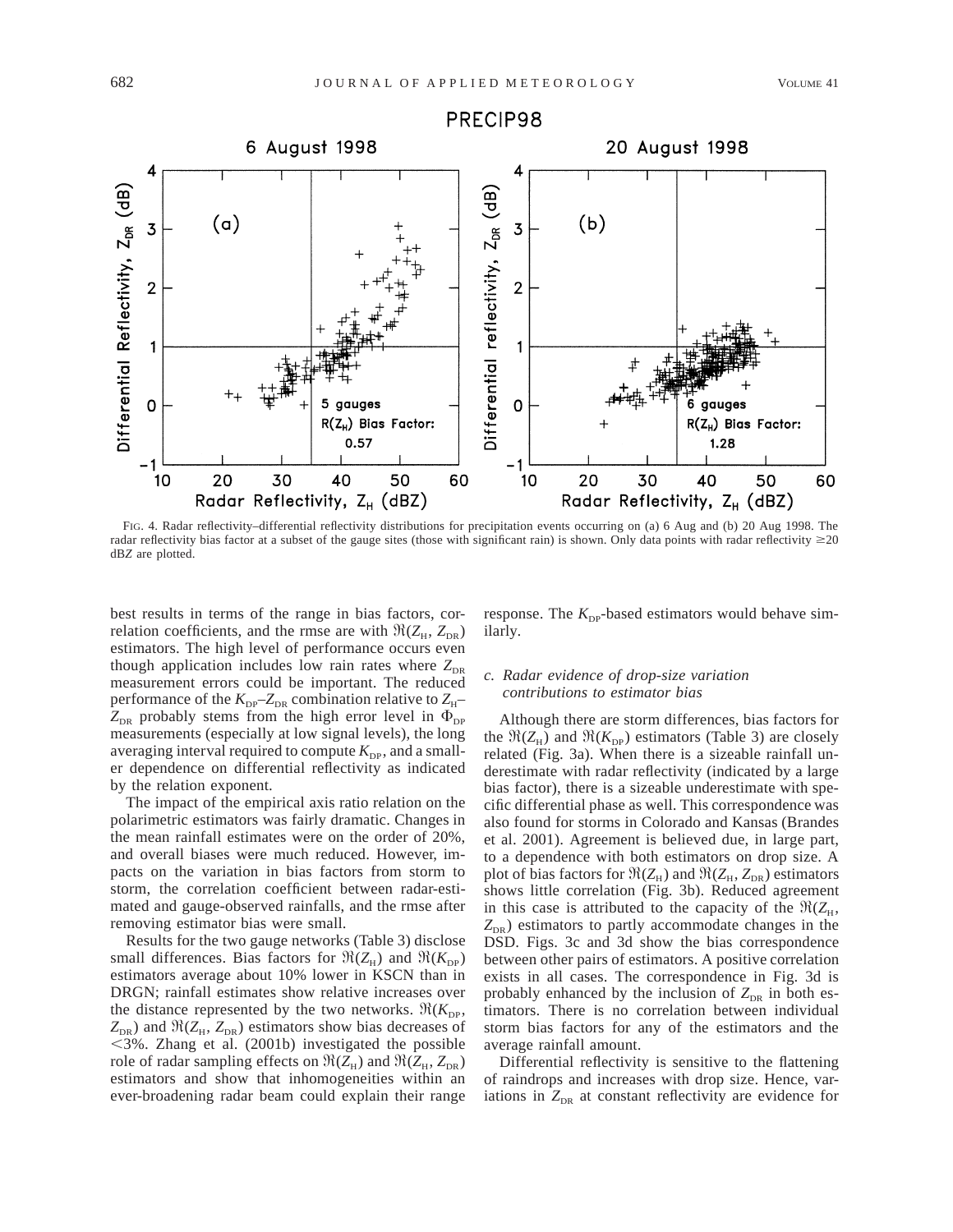

FIG. 5. Radar-derived specific differential phase plotted against gauge-observed rainfall rate for (a) 6 Aug and (b) 20 Aug 1998.

fluctuations in the drop median volume diameter. In Fig. 4, radar reflectivity and differential reflectivity measurements from 6 and 20 August, days with widely varying bias factors with radar reflectivity (and specific differential phase), are plotted. Each data point represents a measurement pair for a particular gauge site and radar scan. Only measurements with radar reflectivity  $>20$ dB*Z* at gauges with significant rainfall are shown. The bias factor for reflectivity-based rainfall estimates Eq. (7) at the subset of gauges is also given. On 6 August a radar reflectivity factor of 45 dB*Z* roughly corresponds with a differential reflectivity of about 1.4 dB. On 20 August the same reflectivity associates with a  $Z_{DR}$  of  $\sim$ 1 dB. Rain rates from Eq. (10) are 51 and 79 mm  $h^{-1}$ , respectively. The difference is far more dramatic for reflectivities greater than 45 dB*Z.* The 6 August event with large  $Z_{DR}$  at the higher reflectivity values is dominated by large drops. The reflectivity bias factor (0.57) reflects the tendency to overestimate the rainfall. The smaller drops on 20 August cause a relative rainfall underestimate with reflectivity (a bias factor of 1.28). Clearly, DSD variations have a pronounced effect on rainfall accumulations computed with fixed radar reflectivity estimators.

Figure 5 shows radar-derived specific differential phase plotted against gauge-observed rainfall rate for the events in Fig. 4. The large scatter among data points and large number of negative  $K_{\text{DP}}$ s at rainfall rates less than 20 mm  $h^{-1}$  are readily apparent. On 20 August (the small-drop event) a  $K_{\text{DP}}$  of 0.5° km<sup>-1</sup> associates with an observed rain rate of  $\sim$ 40 mm h<sup>-1</sup>. On 6 August (the large-drop event) the same  $K_{DP}$  value corresponds to a rain rate of roughly 25 mm  $h^{-1}$ . The variation in drop size causes a rainfall overestimate on 6 August and an underestimate on 20 August with Eq. (8). The sensitivity of fixed radar reflectivity and specific differential phase estimators to drop size causes the agreement in bias factors (Fig. 3a).

#### **4. Summary and conclusions**

This study of rainfall estimation in a subtropical environment began with a comparison of polarimetric parameters as determined from radar measurements and derived from disdrometer observations. Radar-measured differential reflectivities for three storm events averaged 0.25 dB less than those computed from DSD observations, assuming raindrops with equilibrium axis ratios as given by Green (1975). The departure is much larger than anticipated from calibration procedures but is consistent with several other studies suggesting that oscillating drops in the free atmosphere are more spherical on average than equilibrium shapes. Incorporating empirical (less oblate) drop shapes given by Eq. (2) reduced the difference to 0.06 dB. Radar-estimated specific differential phase had a mean value of  $0.15^{\circ}$  km<sup>-1</sup> as compared with a value of  $0.26^{\circ}$  km<sup>-1</sup> calculated from the disdrometer measurements assuming equilibrium axis ratios. The use of the empirical axis ratios reduced the difference to  $0.06^{\circ}$  km<sup>-1</sup>. Hence, the radar-disdrometer comparison was much improved when the drops were assumed to be more spherical.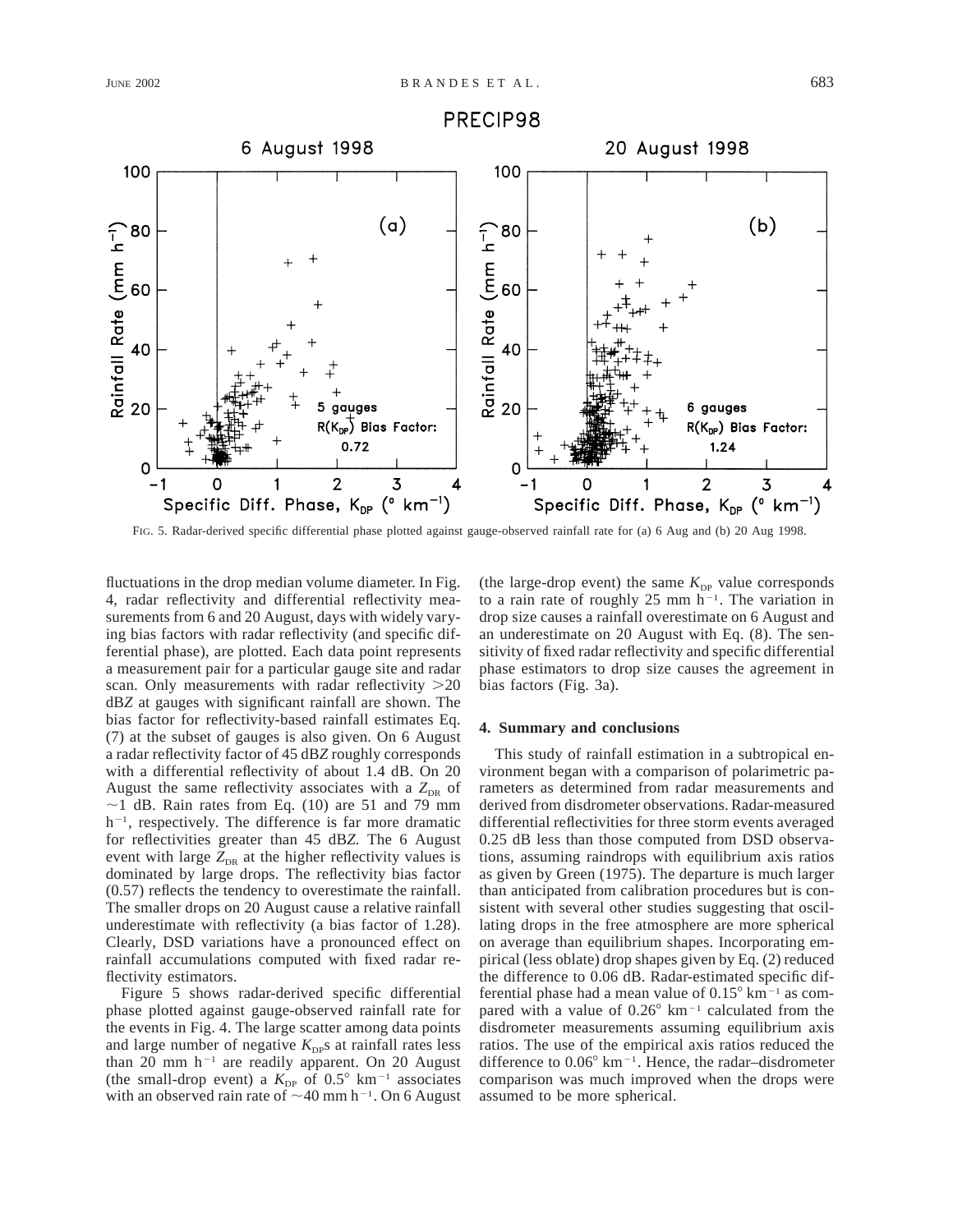Rainfall estimators were derived from the disdrometer observations for radar reflectivity, the specific differential propagation phase, the parameter combination of specific differential phase and differential reflectivity, and the combination of reflectivity and differential reflectivity. Estimators were produced for equilibrium and the empirical axis ratios. Radar reflectivity estimators were insensitive to assumed axis ratios. In the mean, the two radar reflectivity estimators gave a small overestimate of the precipitation (about 5%, Table 2). The correlation coefficient between rainfall estimates and gauge observations was relatively high (0.87), the storm-to-storm range in bias factors varied from 2.53 to 2.55, and rmses were 7.8–7.9 mm. After estimator bias was removed, the rmse was 7.7 mm for both estimators.

Polarimetric rainfall estimators  $[\Re(K_{\text{DP}}), \Re(K_{\text{DP}})]$  $Z_{DR}$ ), and  $\Re(Z_H, Z_{DR})$ ] derived with equilibrium axis ratios had significant mean bias factors (1.17, 1.10, and 0.80, respectively). Marked bias improvement occurred for estimators derived from the empirical axis ratio relation (0.97, 0.92, and 0.97). Convergence to a value of 1.0 (slightly less than 1.0 if gauge undercatchments are allowed for) is expected for a consistent set of estimators developed from representative DSDs and a calibrated radar. Convergence in the mean attests to the robustness of the derived axis ratio relation to account for the effective shape of the drops. Although overall agreement among estimators for the experiment is gratifying, large variance remained for individual storms.

Comparison of the single-parameter radar reflectivity and specific differential phase estimators reveals that performance, as measured by the correlation between radar and gauge rainfalls, the range in bias factors, and the rmse after removing residual estimator biases, is similar. There are, however, well-documented situations for which  $\Re(K_{\text{DP}})$  estimators have distinct advantages over reflectivity; for example, whenever there is a significant hardware calibration error, or the radar beam is partly blocked, or attenuation occurs, or anomalous propagation is present.

Two-parameter estimators gave general improvement over single-parameter relations. The improvement comes from the inclusion of the  $Z_{\text{DR}}$  measurement to account for changes in drop median volume diameter. For the  $K_{\text{DP}}-Z_{\text{DR}}$  relation based on empirical axis ratios, the overall bias factor was 0.92, the range in bias factors was 2.38, the correlation coefficient between radar and gauge amounts was 0.89, and the rmse (bias removed) was 7.1 mm. Best performance, however, was obtained with an  $\Re(Z_H, Z_{DR})$  estimator using the empirical axis ratios. The overall bias factor was 0.97, the range in bias factors was 1.79, the correlation coefficient between radar and gauge amounts was 0.92, and the rmse after removing the estimator bias was 6.3 mm. Reduced performance with the  $K_{DP}$ – $Z_{DR}$  parameter pair relative to  $Z_{\text{H}}$ – $Z_{\text{DR}}$  is attributed to a high error level in the basic  $\Phi_{\text{DP}}$  measurements and the long filtering interval in com-

puting  $K_{\text{DP}}$ . The larger exponent with the  $\Re(Z_{\text{H}}, Z_{\text{DR}})$ estimator apparently makes it more responsive to changes in  $Z_{\text{DE}}$ . This advantage requires that the measurement error be small.

How well our results match other studies is difficult to determine given differences in precipitation climatology, computational procedures, and comparative parameters. A factor-of-2 improvement predicted by simulations and studies with drop-size observations cited in the introduction was not achieved. The reduction in FSE from 46% for radar reflectivity to 38% for the reflectivity–differential reflectivity pair is quite modest. The decrease in the range of bias factors of 29% and the increase in correlation (0.05) are advantages. Yet another benefit is an ability with polarimetric measurements to identify problems with hardware calibration, unusual DSDs, beam blockage, and ground clutter when the various estimators do not agree.

Our results indicate that benefits gained by further fine-tuning of the estimators for shape effects will be small and primarily in mean bias reduction. Correlation coefficients between radar-derived and gauge-observed rainfall accumulations, the range in bias factors from storm to storm, and the rmse after removing residual bias will not change appreciably. Moreover, bias errors on the order of 10% or less can have a multitude of sources. We believe further improvement in rainfall estimation will come from the development of techniques to reduce storm-to-storm and within-storm biases. For  $\Re(Z_H)$  estimators this might be accomplished by monitoring the size of the drops with the  $Z_{DR}$  parameter and making appropriate adjustments to the coefficient of the *Z*–*R* relation. Another possibility is to derive the governing parameters for either exponential or psuedogamma DSDs directly from the measurements and then compute the rain rate (e.g., Seliga et al. 1981; Zhang et al. 2001a).

*Acknowledgments.* The efforts of several colleagues greatly facilitated this work. Alexander Ryzhkov of the National Severe Storms Laboratory provided the computer code used to derive the specific differential phase from radar measurements and graciously provided comments on our original manuscript. Bradford Fisher of Science Systems and Technology, Inc. assembled the rain gauge data. The disdrometer observations were obtained from Anton Kruger and Witold Krajewski of the University of Iowa. The assistance of National Center for Atmospheric Research staff is also appreciated. Radar operators were Donald G. Ferraro, Alan D. Phinney, Timothy D. Rucker, Michael G. Strong, and Joseph R. Vinson. The flawless performance of S-Pol during PRE-CIP98 is a tribute to Jonathan S. Lutz, the chief radar architect and engineer. Robert A. Rilling and Jean E. Hurst prepared the radar data tapes for analysis, and Benjamin Hendrickson ran the computer programs. This research was supported by funds from the National Sci